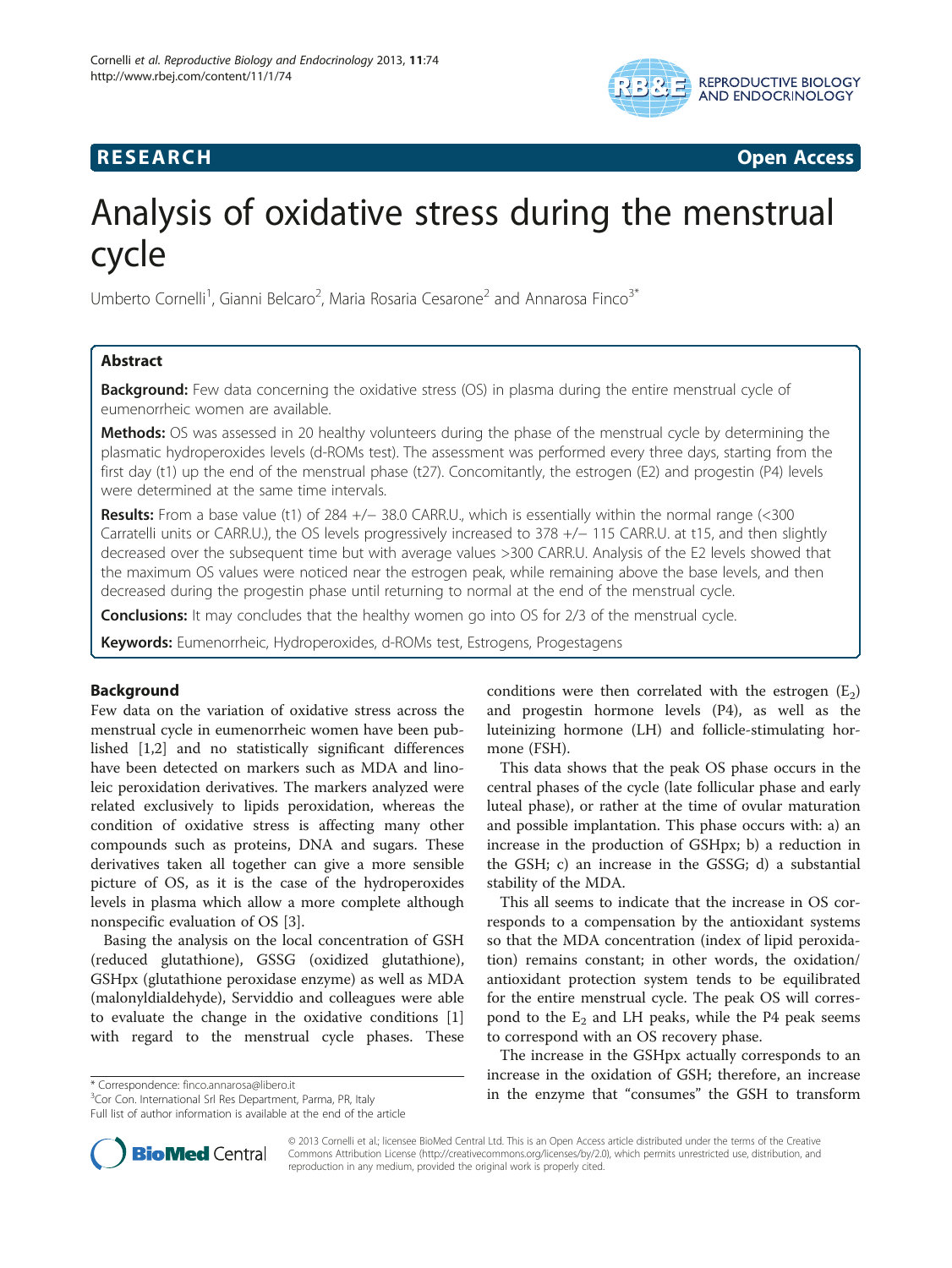the hydrogen peroxide  $(H_2O_2)$ , corresponds to a reduction in the GSH itself, with a resulting increase in the GSSG. This all means OS; it is therefore incorrect to consider GSHpx (any type 1 or 3) as an index of antioxidant capacity, since it is caused by an increased need to use GSH to confront the OS.

When the GSHpx system, SOD (superoxide dismutase) and CAT (catalase) in the erythrocytes are simultaneously analyzed over the course of the menstrual cycle [[4\]](#page-4-0), the levels of GSHpx increase in the late follicular phase and initial luteal phase with respect to the other phases, while the SOD and CAT levels remain essentially constant with no significant cycle dependent changes. Analysis of the relationships with the levels of  $E<sub>2</sub>$  indicate that the levels of GSHpx are time related; in extreme synthesis, the increase of one is contemporaneous to the increase of the other. On the contrary, the plasmatic levels of FSH, LH, P4, testosterone and androstenedione do not show any time related relationships with those from the erythrocytic GSHpx and no significant variation in SOD and CAT levels.

From what has been observed, it seems that the isolating action of the  $E_2$  is not the antioxidant action, but is exactly the opposite [[5\]](#page-4-0), which will correspond to the cellular activation needed for the increased energy production from the secretion phase, with a subsequent increase in the production of reactive species such as superoxide  $(O_2^{\star})$ ,  $H_2O_2$  and hydroxyl radicals (OH<sup>\*</sup>).

If the ovule is not fertilized, the luteal phase is also characterized by an increase in cellular activity and the proliferation of tissue, which precede the end of the cycle, returning the uterus' mucous membrane to the initial cycle condition with the menstrual flow. Locally, the luteal phase occurs with different activations with respect to the estrogen phase, for example, the increase in mucous' viscosity or in vascular components, and so on. It remains, in any case, similar in terms of oxidation, because it is proliferative phase too, although with different types of final products (mucous, vascular efficiencies). This phase is dominated by the production of P4, which adds to that of the  $E_2$ , and is therefore the highest combined expression of estrogen-progestin steroids.

The plasmatic conditions of OS have never been continuously examined during all phases of the menstrual cycle; it is therefore unknown if that which occurs locally or at the erythrocyte level is also expressed in a similar way in the plasma.

The purpose of this research is to assess the levels of oxidative stress during the normal menstrual cycle. OS condition has been measured by determining the plasmatic hydroperoxides thought d-ROMs test [\[6,7](#page-4-0)].

The most common markers for the evaluation of OS are MDA (TBARS), isoprostanes, carbonylated proteins and oxidized DNA. There is no current consensus about

which method is the most useful, reliable and specific for the oxidative insult. The suggestion given by some authors is to use more than one test for a more complete evaluation. The choice of hydroperoxides measurement belongs to the consideration that most of the proteins, DNA and lipids once oxidized are transformed into hydroperoxides (ROOH). These compounds are slowly reactive and can transfer the oxidative stress across the cells [\[8\]](#page-4-0).

A comparative analysis has been done among the most common markers [\[3](#page-4-0)] reaching the conclusion that d-ROMs test seems to be the most reliable.

# **Methods**

20 eumenorrheic female volunteers were enrolled after a written and informed consent. The study received also an institutional review board approval from the ethics committee of the University of Chieti. They were apparently healthy volunteers, most nulliparous (14 of 20), not following any type of contraceptive therapy. The use of any therapy with dietary supplements was considered grounds for exclusion, as was the excessive consumption of alcohol (>3 alcohol units or AU; considering 1 AU =120 mL of wine or 330 mL of beer or 40 mL of spirits), tea (>3 cups/day), coffee (>3 cups/day), chocolate (>50 g/day). The exclusion criteria was also extended to women with a history of surgery, with gynecological diseases with recent infections or with restrictive diet.

# Analysis of oxidative stress (OS)

The analysis of the OS condition during the menstrual cycle was assessed on the basis of the Reactive Oxygen Metabolites-derived compounds (d-ROMs) test [\[4,5](#page-4-0)] which is used to determine the levels of hydroperoxides in plasma (expression of lipid peroxidation). The analysis was assessed on patients fasting since the evening before the exam.

The blood was taken by pricking the finger and collecting 0.15-0.2 mL of blood in a heparinized microcuvette. The microcuvette was immediately centrifuged (6000 g for 1 min) in order to isolate the plasma on which the test is performed, within and no longer than 2 h from being drawn. The levels of hydroperoxides were quantified in Carratelli Units (CARR.U.; 1 CARR.U. = 0,08 mg  $H<sub>2</sub>O<sub>2</sub>/100$  mL).

The normal values are <300 CARR.U. The test was applied from the first day from the end of the menstrual flow  $(t_1$  or start of the new menstrual cycle) and then every three days (indicated as  $t_1, t_3, t_{n...}t_{27}$ ), for the rest of the cycle, up until the time the next menstrual flow completely stopped. The time progression of the OS during the menstrual cycle can be defined in this manner.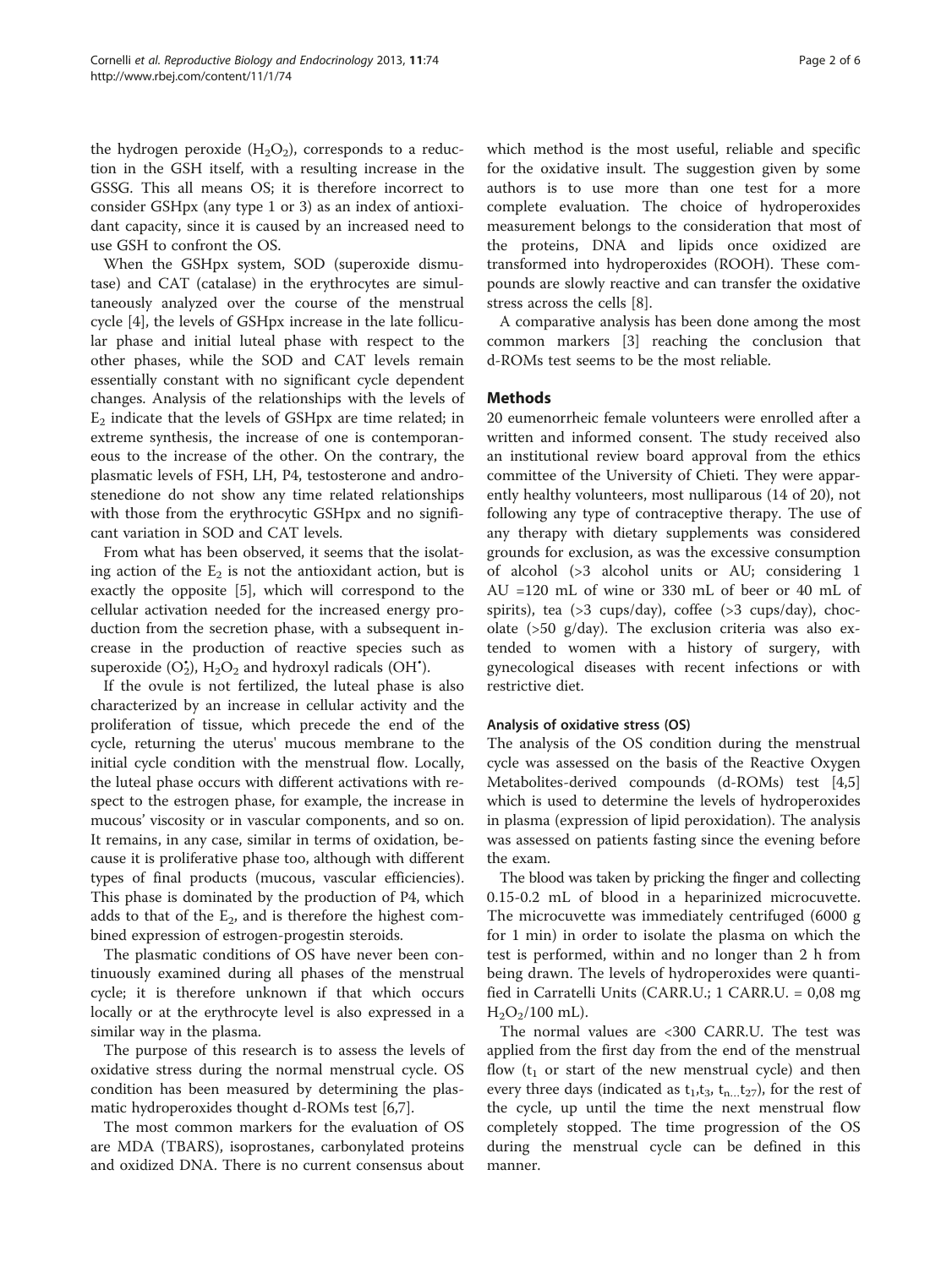#### Analysis of the  $E_2$  and P4 levels

Only 10 volunteers out of 20 patients accepted to repeat the venous blood sampling and on these patients the protocol also included the evaluation of the  $E_2$  level at times  $t_6$ ,  $t_9$ ,  $t_{12}$ ,  $t_{15}$ ,  $t_{18}$ ,  $t_{21}$ , as well as the levels of P4 at  $t_{12}$ .  $t_{18}$ ,  $t_{21}$ ,  $t_{24}$ , in order to determine the correlation of OS with the secretion and luteal phases of the menstrual cycle.

The levels of  $E_2$  and P4 were determined using commercially available kits (Estradiol: Catalog No KE2D1; Progesterone: TKPG1; Inter Medico Markham, Ontario-Canada). The detection limits for these tests were 5 pg/ mL for  $E_2$  and 0.1 ng/mL for P4, with variation coefficients of  $13.1\%$  for  $E_2$  and  $6.5\%$  for P4. The blood for these hormones (2 aliquots of 5 ml each) was taken from the arm vein in heparinized test tubes. All blood withdrawals were done in the morning between 8:00 and 9:30 a.m. with analytical determination within that same day. The volunteers were told to avoid eating large amounts of food the night before the laboratory tests.

#### Statistical analysis

From previous experience on d-ROMs test [\[5](#page-4-0)] for  $\alpha = 0.05$ and 1-β=0.9 a sample of 12 cases is sufficient to discriminate groups with a power >0.9. The average values and dispersion parameters (SD) were calculated on all data. The comparison between the base values and those at the various observation times were done using Randomized Block Design Anova, the multiple comparisons were calculated using "Dunnett's Two-Sided Multiple Comparison Test vs  $t_1$  for d-ROMs test, vs  $t_6$  for E2 and vs  $t_{12}$  for P4. The relationships between the d-ROMs test and  $E_2$  or P4 levels based on the parametric correlation test.

# Results

Despite the limited number of patients  $(n = 20)$ , all volunteers finished the study. The general characteristics of the volunteers are reported in Table 1. The OS increase (see Table [2\)](#page-3-0) begins on average between  $t_6$  and  $t_{24}$ , and the hydroperoxide levels return to the base values from the start of the new cycle at  $t_{27}$ .

The concomitance of the maximum increase of hydroperoxides corresponds to a delay from three to six days with respect to the estrogen peak. The rising of the P4

Table 1 General characteristics of the volunteers (Mean ± SD)

|                          | Mean $+/-$ SD   |
|--------------------------|-----------------|
| Patients                 | 20              |
| Age (yrs)                | $30.8 + - 5.66$ |
| Weight (Kg)              | $63.2 +/- 6.66$ |
| Height (m)               | $1.67 +/- 0.07$ |
| BMI (Kq/m <sup>2</sup> ) | $22.6 +/- 1.58$ |

levels instead seems to cause a slight reducing effect on the OS when at its hematic peak  $(t_{21})$  but not before.

As can be seen from the average values, the increase in the CARR.U. with respect to those from the start of the cycle reach the condition defined as OS (>300 CARR.U.) from  $t_{12}$  to  $t_{24}$ .

With regard to that noted in the literature [[9\]](#page-4-0), the  $E_2$ levels reach a peak between t<sub>9</sub> and  $t_{12}$  while the P4 levels significantly increase between  $t_{18}$  and  $t_{21}$ . Our evaluations extended to  $t_{24}$ , which is the moment when the inflection of the P4 levels was observed.

No correlations between the d-ROMs test and  $E_2$ levels were observed; this seems to indicate that the increase in systemic oxidation is not determined by just  $E<sub>2</sub>$ , but also by other factors that could not be identified at our experimental conditions (hypothetically referring to levels of LH, FSH, relaxin, etc.).

# **Discussion**

Browne et al. [[2\]](#page-4-0) end up with the conclusion that no significant variation of the OS markers can be shown during the menstrual cycle. However the data were limited to 9 cases with a large variation of BMI (ranging between 20.9 and 34.7) and also the inter-individual coefficient of variation of the OS markers were very high (from 30 to 56%). This means that the power of the analysis was very limited. In previous trials the coefficient of variation of d-ROMs with almost a similar sampling (12 cases) was < 10%, as a consequence we may suppose that the hydroperoxides measure can be more reliable and early in detecting the condition of OS.

From that observed, a woman is in an OS condition for a good portion of the menstrual cycle, starting near her estrogen peak and hydroperoxides tend to decrease slightly when progestin hormone increases, which however does not allow normal levels to be reached. This fact puts all of the findings made up to now into question in terms of OS in pre-menopausal women.

Therefore, the OS indexes for fertile women should be reviewed in relation to the menstrual period.

If OS relates to a particular moment of the menstrual cycle, its correlations with the various pathologies should be corrected in relation to this "oxidative cyclicity". Obviously, that seen for lipid type hydroperoxides may not apply to the other OS markers, such as isoprostanes or DNA oxidation products (8-OHdG for example) and proteins (carbonylated proteins); nevertheless, at least in part, some of these derivatives also have a hydroperoxide component.

All the hypotheses for the reason for this cyclic algorithm are to be investigated. We know that both the estrogen and the progestin phases have an activation phase; the proliferation phase involves an increase in the production and consumption of energy, which continues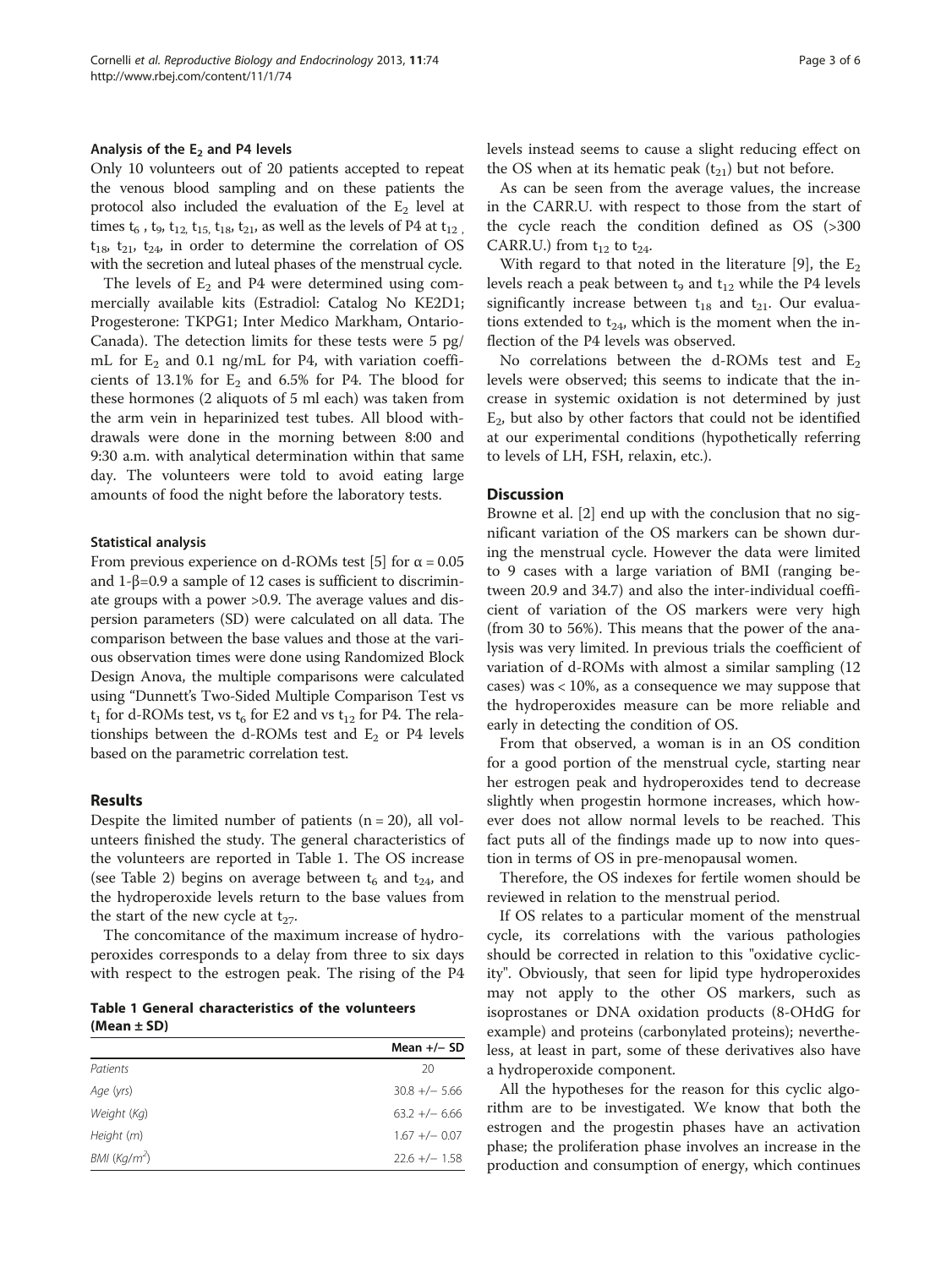<span id="page-3-0"></span>Cornelli et al. Reproductive Biology and Endocrinology 2013, 11:74 Cornelli et al. Reproductive Biology and Endocrinology 2013, 11:74 http://www.rbej.com/content/11/1/74

Table 2 d-ROMs test,  $E_2$ , P4 values at various times in healthy volunteers (average  $\pm$  SD)

|                | t1    | t3    | t6    | t9               | t12              | t15              | t18              | t21               | t24              | t27   |
|----------------|-------|-------|-------|------------------|------------------|------------------|------------------|-------------------|------------------|-------|
| d-ROMs CARR.U. | 284   | 273   | 284   | 299 <sup>a</sup> | 336 <sup>a</sup> | 378 <sup>a</sup> | 326 <sup>a</sup> | 315 <sup>a</sup>  | 323 <sup>a</sup> | 276   |
|                | $+/-$ | $+/-$ | $+/-$ | $+/-$            | $+/-$            | $+/-$            | $+/-$            | $+/-$             | $+/-$            | $+/-$ |
|                | 38.0  | 47.0  | 34.6  | 31.3             | 66.8             | 115.6            | 66.4             | 56.3              | 51.1             | 44.8  |
| $E_2$ pg/mL    |       |       | 99    | 222 <sup>b</sup> | 195 <sup>b</sup> | 134 <sup>b</sup> | $157^b$          | 126               |                  |       |
|                |       |       | $+/-$ | $+/-$            | $+/-$            | $+/-$            | $+/-$            | $+/-$             |                  |       |
|                |       |       | 33.7  | 34.2             | 39.9             | 36.2             | 36.9             | 38.4              |                  |       |
| $P4$ ng/mL     |       |       |       |                  | 1.7              |                  | 6.3 <sup>c</sup> | 13.0 <sup>c</sup> | 5.9 <sup>c</sup> |       |
|                |       |       |       |                  | $+/-$            |                  | $+/-$            | $+/-$             | $+/-$            |       |
|                |       |       |       |                  | 0.54             |                  | 3.0              | 6.2               | 3.8              |       |

<sup>a</sup>Dunnett's Two-Sided Multiple Comparison Test, p < 0.05 t<sub>n</sub> Vs t<sub>1</sub>.<br><sup>b</sup>Dunnett's Two-Sided Multiple Comparison Test, p < 0.05 t, Vs t

 $b$ Dunnett's Two-Sided Multiple Comparison Test, p < 0.05 t<sub>n</sub> Vs t<sub>6</sub>.

 $^{\circ}$ Dunnett's Two-Sided Multiple Comparison Test, p <0.05 t<sub>n</sub> Vs t<sub>12</sub>.

into the rather luteal phase of vascular development (vascular space) with a substantial production of nitric oxide (NO• ).

Nitric oxide, besides having a radical nature, is an important mediator for vasodilatation, the relaxation of the myometrium, anti-aggregation action and angiogenic stimulation which occurs by means of VEGF (vascular endothelial growth factor); this in turn stimulates NO synthase (NOS)  $[10]$  $[10]$ , indicating that the NO $\dot{\ }$  is trying to maintain its level with the self-induction of NOS.

This synthesis, even though it occurs in all menstrual phases as eNOS (endothelial) and iNOS (induced), increases slightly with progestin stimulus [\[11](#page-4-0)]. This entire system must be counterbalanced in a very precise manner.

Locally, there is also an increase in the SOD that coincides with this increase in the synthesis of NO<sup>\*</sup>. SOD, carrying out the dismutation of  $O_2^*(\text{supercxide})$ , to form  $H_2O_2 + O_2$ , inhibits the NO<sup>+</sup> + O<sub>2</sub><sup>+</sup> reaction that tends to produce the ONOO<sup>-</sup> ion (peroxynitrite) which, besides having a strong oxidizing strength, removes NO<sup>•</sup> and limits its availability. Nevertheless, the high level of available NO<sup> $\cdot$ </sup> can however react with  $O_{2}^{\star}$ , since the reaction between the two is by far the fastest in the body  $(1 \times$  $10^{-9}$  sec) and can generate OS. It is therefore not surprising that the vectorial result of the antioxidant and oxidant production, action of the progestin phase stabilizes on an OS scale. That which occurred in terms of d-ROMs values was seen in all cases analyzed, therefore the data indicating that OS conditions are present for approximately 2/3 of the menstrual cycle phases is considered "solid".

The connection between OS and the  $E_2$  and P4 levels is also confirmed by the previous observations, since we know that the levels of hydroperoxide in women taking birth control pills increase significantly [\[12,13\]](#page-4-0). This fact must clearly be confirmed through specific studies, but tends to discredit the hypothesis that exogenous estrogens have an antioxidant action [\[14,15](#page-4-0)].

The opposite instead seems to be true. Hypothetically speaking, the action of the estrogens may be similar to that which occurs during exertion [\[16\]](#page-4-0). In this condition, the LDLs are oxidized but are also more easily up-taken by the blood receptors, or kept under control and partially "diminished" by the muscular antioxidant systems. Same has been described by other authors [[17\]](#page-5-0) that suggest estradiol promote the oxidation of LDL and promotes their clearance from the liver. If however their quantity increases, even at the rate of an inefficient antioxidant system, they are subject to vascular uptake (sub-endothelial) triggering the atherosclerotic inflammatory process. The sub-endothelial will in fact be subject to the action of myeloperoxidase (MPO), which are oxidant-producing enzymes.

This justifies the reduction of the cholesterol and the LDL in premenopausal women, which should not be interpreted as greater efficiency of the LDL blood receptors, but as an increased uptake of LDL thanks to their partially oxidized condition (keep in mind that there is a minimum repairable oxidation limit above which triggers the macrophage reaction).

This oxidative balance, already modified under physiological conditions of normal estrogen/progestin secretion (thus during a normal menstrual phase) can lead to an excess of oxidant production when birth control (BC) therapy is followed. This phenomenon is understandable, since any oral administration of estrogen/progestin generates a hematic peak in both, which is not on a physiological scale and therefore the OS can become permanent.

It belongs to previous observations that anti-proteases in general are more sensible than proteases to oxidation, due to presence of an higher amount of methionine in anti-proteases [\[18\]](#page-5-0). Since some proteases such as thrombin are pro-coagulant whereas anti-proteases are anticoagulant (serpins), the tendency of an increase of OS will be a pro-thrombotic status.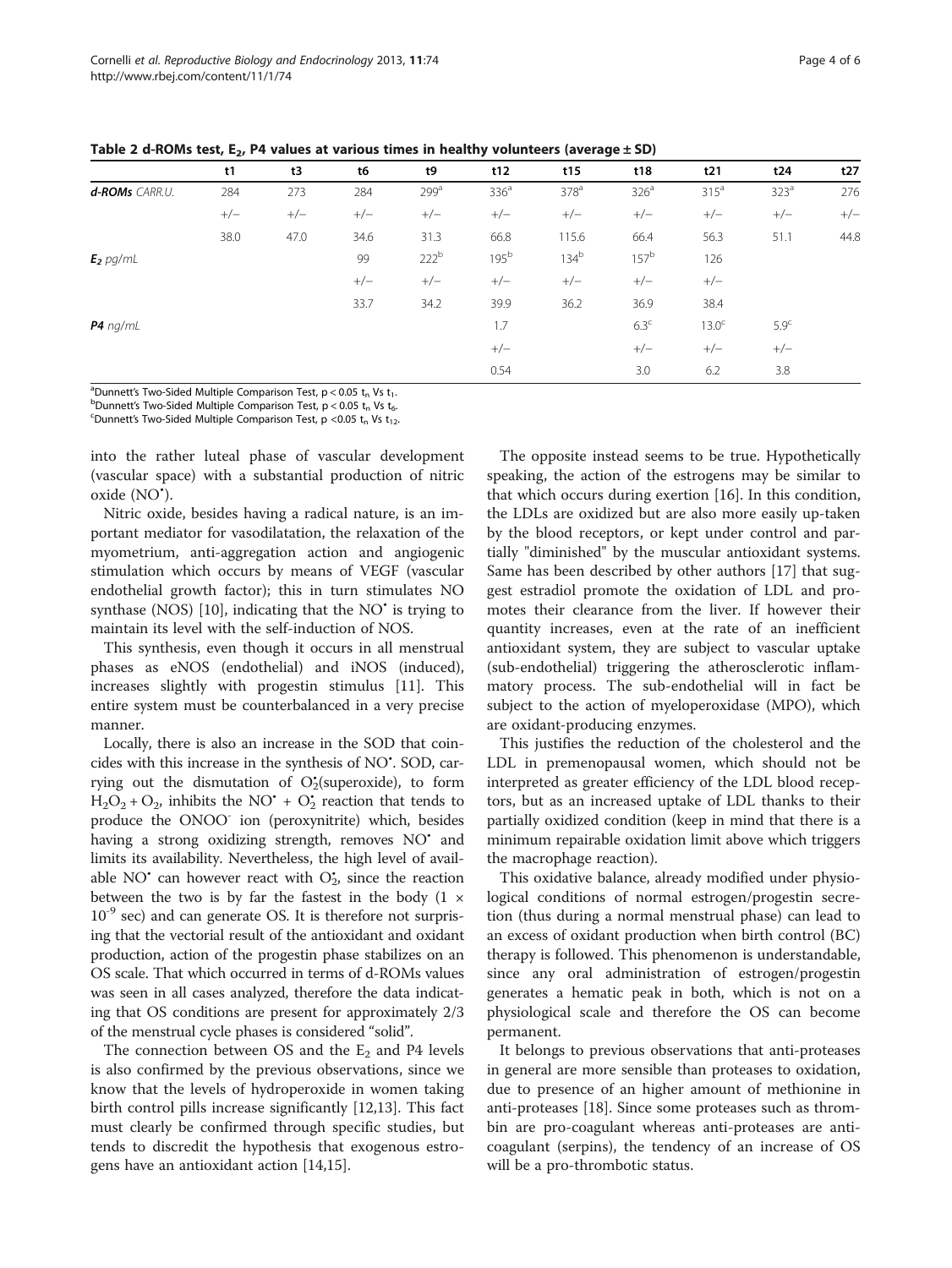<span id="page-4-0"></span>A protection mechanism from these thrombotic phenomena, besides the maintaining of the vascular patency of the endometrium and its regular distribution of blood, could originate from the presence of a special peptide hormone in women, relaxin (RLX), which could act as a powerful stimulant for the antioxidant systems [\[19](#page-5-0)].

Relaxin is a polypeptide with a MW of 6 KDa and is composed of two peptide chains stabilized both internally and between each other by S-S bridges [\[19\]](#page-5-0). It is mainly secreted by the corpus luteum and strategically inhibits alterations in the endometrial flow, to prevent ischemia and reperfusion phenomena, both during the cycle's proliferation phase and then during the eventual pregnancy. The ischemia and reperfusion phenomenon causes OS, both by the production of ROS and by chemotactic stimulation.

The action of the RLX works by over-regulating the iNOS and eNOS, besides the angiogenesis in particular but not exclusively - in the endometrium; this stimulus occurs in both arterial and venous vessels (thus also in vessels without smooth muscle). RLX is active at nanomolecular concentrations, which therefore can be obtained during the endometrial phases by the ovular implantation and by pregnancy. The angiogenic action is typical of RLX and occurs through the release of VEGF and also bFGF (basic fibroblast growth factor).

An important aspect of the action of RLX is the inhibition of the endothelial adhesiveness of the inflammatory cells (lymphocytes, macrophages) as well as platelet aggregation.

Overall, RLX substantially influences the perfusion and hematic distribution in the endometrium, giving it the ideal flow conditions and performing an antiinflammatory and anti-thrombotic action and opposes the effects of OS; it could therefore perform a protective action against OS.

# Conclusions

Healthy eumenorrheic women go into OS for 2/3 of the menstrual cycle. Oxidative stress is however a physiological condition for women of child-bearing age. This implies that an over-regulation of the OS defense mechanisms is also present. Therefore, all the OS markers should be studied during the various phases of the cycle and parameterized to this phenomenon.

#### Competing interests

The authors declare that they have no competing interests.

#### Authors' contributions

Research was designed by CU; BG and MRC were responsible for the volunteers selection and for the  $E_2$  and P4 determination. The d-ROMs on plasma samples was carried out by FA at the Cor. Con. International Srl Research Labs, that provided all the analytical reagents also. All authors read and approved the final manuscript.

#### Acknowledgments

We are profoundly grateful to Professor Martino Recchia for the statistical analysis of the data. No financial or contractual agreement that may cause conflict of interest or be perceived as causing are in place. No works are being concurrently published or reviewed that are relevant to the manuscript. The corresponding author and all of the authors have read and approved the final submitted manuscript. No portion of this work has been or is currently under consideration for publication elsewhere. No portion of this manuscript, other than the abstract, has been published or posted on the internet.

#### Author details

<sup>1</sup> Loyola University School of Medicine-Chicago, Chicago, USA. <sup>2</sup> University of Chieti, Chieti, Italy. <sup>3</sup> Cor Con. International Srl Res Department, Parma, PR Italy.

Received: 19 April 2013 Accepted: 29 July 2013 Published: 2 August 2013

#### References

- 1. Serviddio G, Loverro G, Vicino M, Prigigallo F, Grattagliano I, Altomare E, Vendemiale G: Modulation of endometrial balance during the menstrual cycle: relation with sex hormones. J Clin Endocrinol Metab 2002, 87:2843-2848.
- 2. Browne RW, Bloom MS, Schisterman EF, Hovey K, Trevisan M, Wu C, Liu A, Wactawski-Wende J: Analytical and biological variation of biomarkers of oxidative stress during the menstrual cycle. Biomarkers 2008, 13:160–183.
- 3. Cornelli U, Belcaro G, Finco A: The oxidative stress balance measured in humans with different markers, following a single oral antioxidants supplementation or a diet poor of antioxidants. J Chem Dermatol Sci Appl 2011, 1:64–70.
- 4. Massafra C, Gioia D, De Felice C, Picciolini E, De Leo V, Bonifazi M, Bernabei A: Effects of estrogens and androgens on erythrocyte antioxidant superoxide dismutase, catalase and glutathione peroxidase activities during the menstrual cycle. J Endocrinol 2000, 167:447-452.
- 5. Santanam N, Shern-Brewer R, McClatchey R, Castellano PZ, Murphy AA, Voelkel S, Parthasarathy S: Estradiol as an antioxidant: incompatible with its physiological concentrations and function. J Lipid Res 1998, 39:2111–2118.
- 6. Cesarone MR, Belcaro G, Carratelli M, Cornelli U, De Sanctis MT, Incandela L, Barsotti A, Terranova R, Nicolaides A: A simple test to monitor oxidative stress. Int Angiol 1999, 18:127–130.
- 7. Cornelli U, Terranova R, Luca S, Cornelli M, Alberti A: Bioavailability and antioxidant activity of some food supplements in men and women using the d-ROMs test as a marker of oxidative stress. J Nutr 2001, 131:3208–3211.
- 8. Brigelius-Flohè R, Flohé L: Basic principles and emerging concepts in the redox control of transcription factors. Antioxid Redox Signal 2011, 15:2335–2381.
- 9. Loose DS, Stancel GM: Estrogens and Progestins. In Goodman & Gilman's the pharmacological basis of therapeutics. 11th edition. Edited by Brunton LL, Lazo JS, Parker KL. New York: McGraw-Hill; 2006:1541–1571.
- 10. Fukumura D, Gohongi T, Kadambi A, Izumi Y, Ang J, Yun CO, Buerk DG, Huang PL, Jain RK: Predominant role of endothelial nitric oxide synthase in vascular endothelial growth factor-induced angiogenesis and vascular permeability. Proc Soc Acad Sci USA 2001, 98:2604–2609.
- 11. Cameron IT, Campbell S: Nitic oxide in the endometrium. Human Repr Update 1998, 4:565–589.
- 12. Foidart JM, De Groote D, Claesen J, Gerday C, Balteau B, Pintiaux A, Perrier d'Hauterive S: Effect of oral contraception with ethiylestradiol and drospirenone on oxidative stress in women 18–35 years old. Contraception 2009, 80:187-193
- 13. Pincemail J, Vanbelle S, Gaspard U, Collette G, Haleng J, Cheramy-Bien JP, Charlier C, Chapelle JP, Giet D, Albert A, et al: Effect of different contraceptive methods on the oxidative status in women aged 40–48 years from ELAN study in the province of Liège- Belgium. Human Reprod 2007, 22:2335–2343.
- 14. Sack MN, Rader DJ, O Cannon R: Oestrogens and inhibition of oxidation of low-density lipoproteins in postmenopausal women. Lancet 1994, 343:269–270.
- 15. Sugioka K, Shimosegawa Y, Nakano M: Estrogerns as natural antioxidants of membrane phospholipid peroxidation. FEBS 1987, 210:37–39.
- 16. Shern-Brewer R, Santanam N, Wetzstein C, White-Welkley J, Parthasarathy S: Exercise and cardiovascular disease a new perspective. Arteriosc Thromb Vasc Biol 1998, 18:1181–1187.